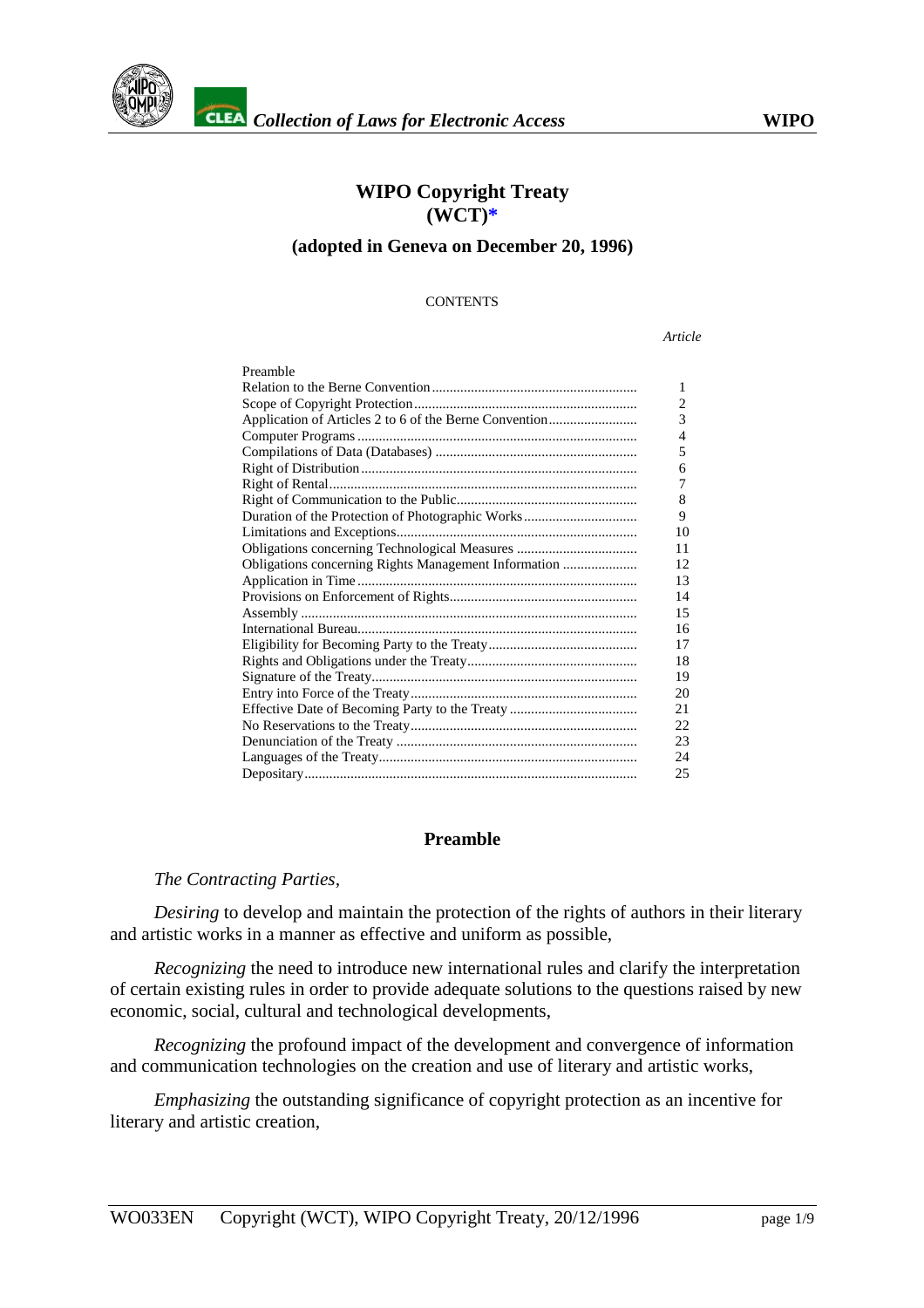

*Recognizing* the need to maintain a balance between the rights of authors and the larger public interest, particularly education, research and access to information, as reflected in the Berne Convention,

*Have agreed as follows:*

### **Article 1 Relation to the Berne Convention**

(1) This Treaty is a special agreement within the meaning of Article 20 of the Berne Convention for the Protection of Literary and Artistic Works, as regards Contracting Parties that are countries of the Union established by that Convention. This Treaty shall not have any connection with treaties other than the Berne Convention, nor shall it prejudice any rights and obligations under any other treaties.

(2) Nothing in this Treaty shall derogate from existing obligations that Contracting Parties have to each other under the Berne Convention for the Protection of Literary and Artistic Works.

(3) Hereinafter, "Berne Convention" shall refer to the Paris Act of July 24, 1971, of the Berne Convention for the Protection of Literary and Artistic Works.

(4) Contracting Parties shall comply with Articles 1 to 21 and the Appendix of the Berne Convention.<sup>[1](#page-8-0)</sup>

# **Article 2 Scope of Copyright Protection**

Copyright protection extends to expressions and not to ideas, procedures, methods of operation or mathematical concepts as such.

### **Article 3 Application of Articles 2 to 6 of the Berne Convention**

Contracting Parties shall apply *mutatis mutandis* the provisions of Articles 2 to 6 of the Berne Convention in respect of the protection provided for in this Treaty.[2](#page-8-0)

# **Article 4 Computer Programs**

Computer programs are protected as literary works within the meaning of Article 2 of the Berne Convention. Such protection applies to computer programs, whatever may be the mode or form of their expression.<sup>[3](#page-8-0)</sup>

### **Article 5 Compilations of Data (Databases)**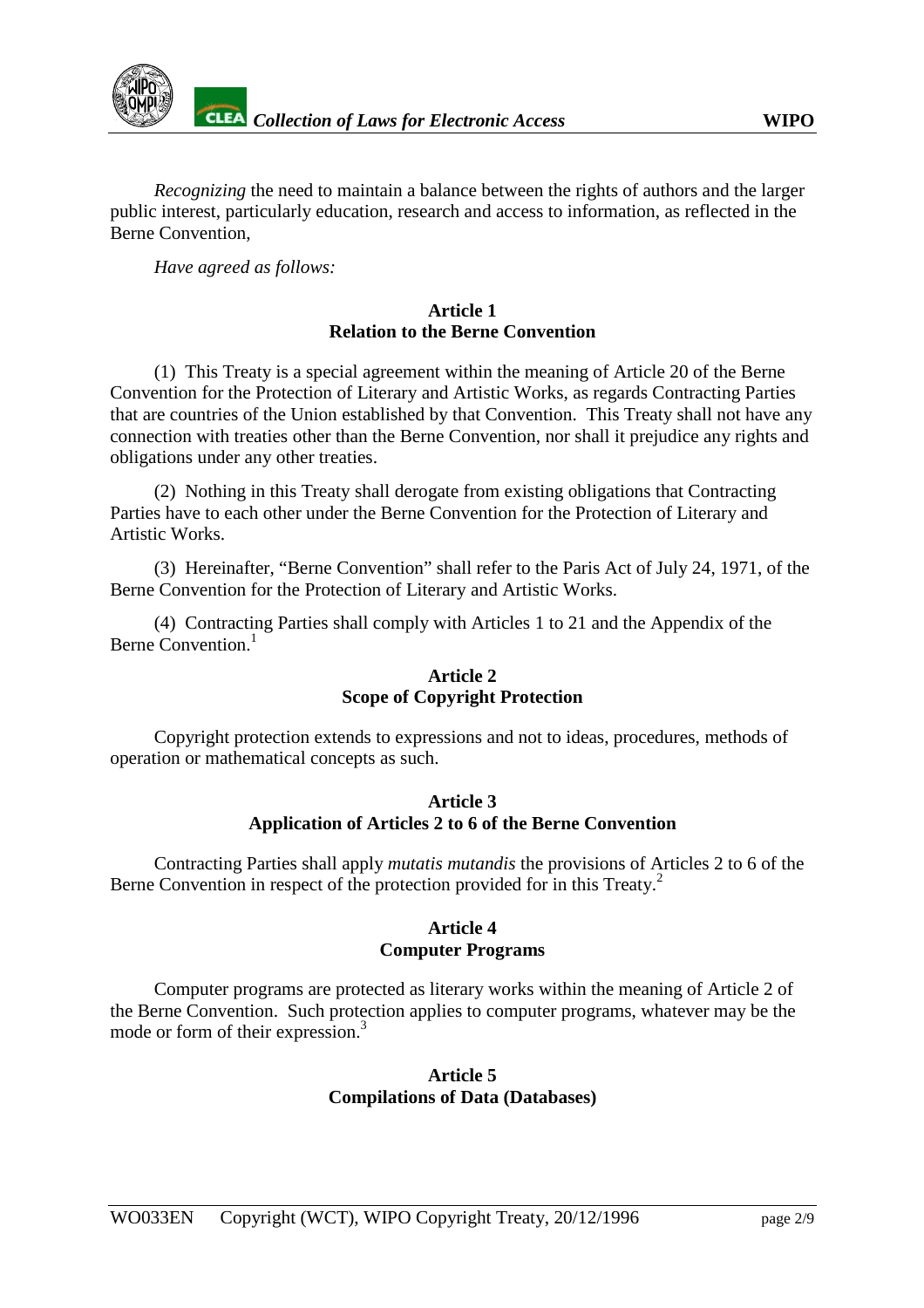

Compilations of data or other material, in any form, which by reason of the selection or arrangement of their contents constitute intellectual creations, are protected as such. This protection does not extend to the data or the material itself and is without prejudice to any copyright subsisting in the data or material contained in the compilation.<sup>4</sup>

### **Article 6 Right of Distribution**

(1) Authors of literary and artistic works shall enjoy the exclusive right of authorizing the making available to the public of the original and copies of their works through sale or other transfer of ownership.

(2) Nothing in this Treaty shall affect the freedom of Contracting Parties to determine the conditions, if any, under which the exhaustion of the right in paragraph (1) applies after the first sale or other transfer of ownership of the original or a copy of the work with the authorization of the author.<sup>[5](#page-8-0)</sup>

# **Article 7 Right of Rental**

- (1) Authors of
- (i) computer programs;
- (ii) cinematographic works; and

(iii) works embodied in phonograms, as determined in the national law of Contracting Parties,

shall enjoy the exclusive right of authorizing commercial rental to the public of the originals or copies of their works.

(2) Paragraph (1) shall not apply

(i) in the case of computer programs, where the program itself is not the essential object of the rental; and

(ii) in the case of cinematographic works, unless such commercial rental has led to widespread copying of such works materially impairing the exclusive right of reproduction.

(3) Notwithstanding the provisions of paragraph (1), a Contracting Party that, on April 15, 1994, had and continues to have in force a system of equitable remuneration of authors for the rental of copies of their works embodied in phonograms may maintain that system provided that the commercial rental of works embodied in phonograms is not giving rise to the material impairment of the exclusive right of reproduction of authors.<sup>[6,7](#page-8-0)</sup>

### **Article 8 Right of Communication to the Public**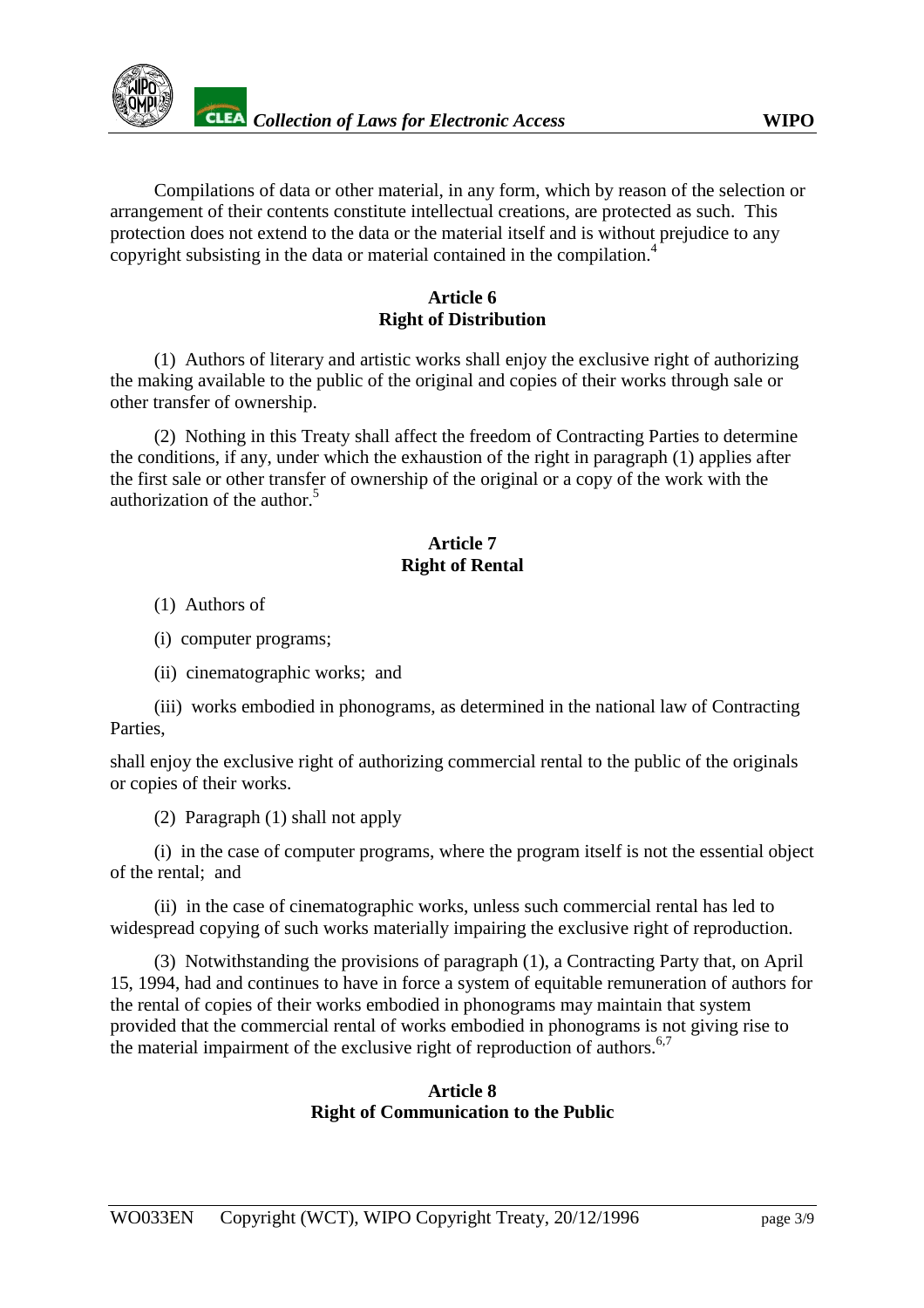

Without prejudice to the provisions of Articles 11(1)(ii), 11*bis*(1)(i) and (ii), 11*ter*(1)(ii), 14(1)(ii) and 14*bis*(1) of the Berne Convention, authors of literary and artistic works shall enjoy the exclusive right of authorizing any communication to the public of their works, by wire or wireless means, including the making available to the public of their works in such a way that members of the public may access these works from a place and at a time individually chosen by them.<sup>[8](#page-8-0)</sup>

### **Article 9 Duration of the Protection of Photographic Works**

In respect of photographic works, the Contracting Parties shall not apply the provisions of Article 7(4) of the Berne Convention.

# **Article 10 Limitations and Exceptions**

(1) Contracting Parties may, in their national legislation, provide for limitations of or exceptions to the rights granted to authors of literary and artistic works under this Treaty in certain special cases that do not conflict with a normal exploitation of the work and do not unreasonably prejudice the legitimate interests of the author.

(2) Contracting Parties shall, when applying the Berne Convention, confine any limitations of or exceptions to rights provided for therein to certain special cases that do not conflict with a normal exploitation of the work and do not unreasonably prejudice the legitimate interests of the author.<sup>9</sup>

# **Article 11 Obligations concerning Technological Measures**

Contracting Parties shall provide adequate legal protection and effective legal remedies against the circumvention of effective technological measures that are used by authors in connection with the exercise of their rights under this Treaty or the Berne Convention and that restrict acts, in respect of their works, which are not authorized by the authors concerned or permitted by law.

# **Article 12 Obligations concerning Rights Management Information**

(1) Contracting Parties shall provide adequate and effective legal remedies against any person knowingly performing any of the following acts knowing, or with respect to civil remedies having reasonable grounds to know, that it will induce, enable, facilitate or conceal an infringement of any right covered by this Treaty or the Berne Convention:

(i) to remove or alter any electronic rights management information without authority;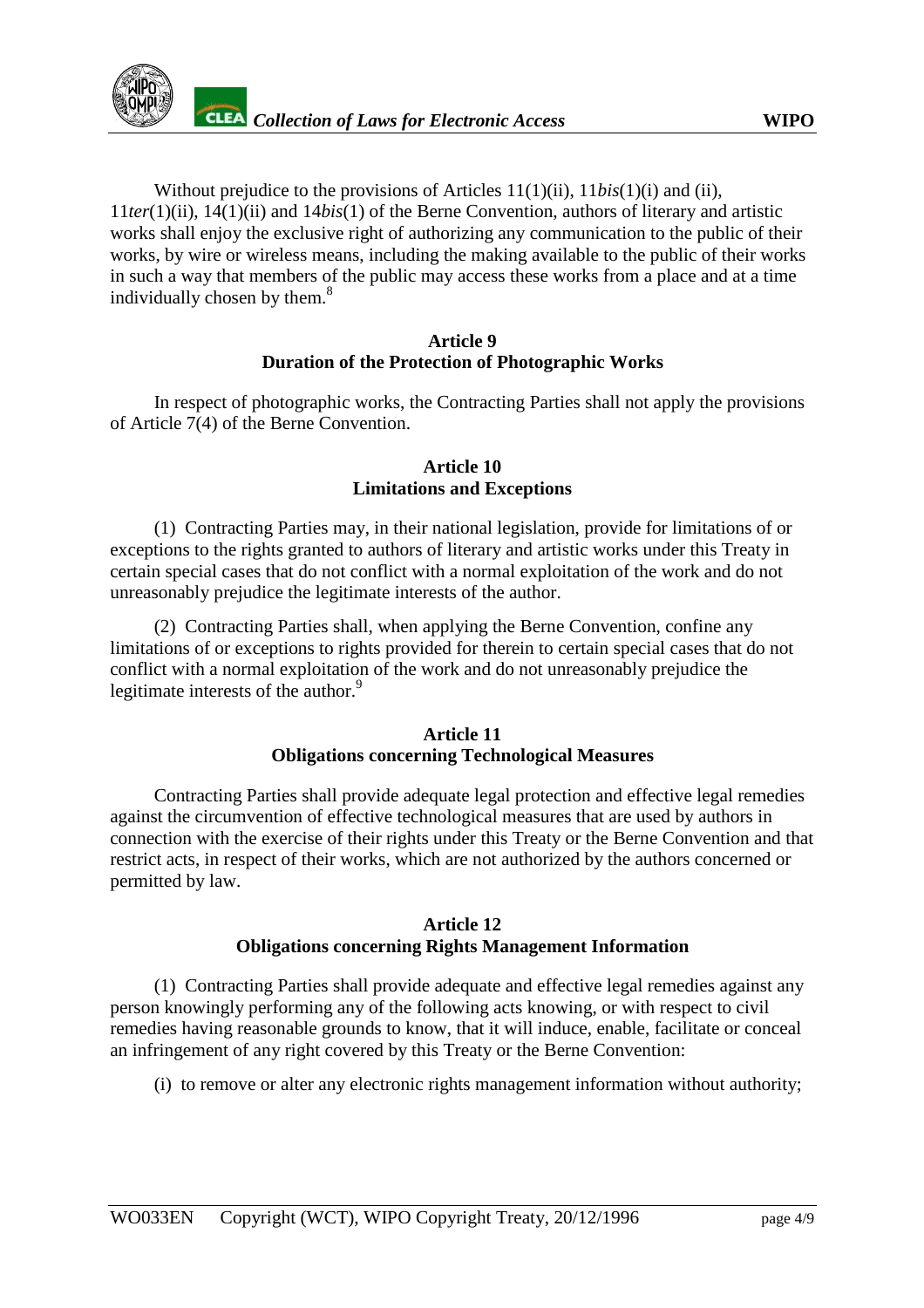(ii) to distribute, import for distribution, broadcast or communicate to the public, without authority, works or copies of works knowing that electronic rights management information has been removed or altered without authority.

(2) As used in this Article, "rights management information" means information which identifies the work, the author of the work, the owner of any right in the work, or information about the terms and conditions of use of the work, and any numbers or codes that represent such information, when any of these items of information is attached to a copy of a work or appears in connection with the communication of a work to the public. $^{10}$  $^{10}$  $^{10}$ 

# **Article 13 Application in Time**

Contracting Parties shall apply the provisions of Article 18 of the Berne Convention to all protection provided for in this Treaty.

# **Article 14 Provisions on Enforcement of Rights**

(1) Contracting Parties undertake to adopt, in accordance with their legal systems, the measures necessary to ensure the application of this Treaty.

(2) Contracting Parties shall ensure that enforcement procedures are available under their law so as to permit effective action against any act of infringement of rights covered by this Treaty, including expeditious remedies to prevent infringements and remedies which constitute a deterrent to further infringements.

# **Article 15 Assembly**

(1)*(a)* The Contracting Parties shall have an Assembly.

*(b)* Each Contracting Party shall be represented by one delegate who may be assisted by alternate delegates, advisors and experts.

*(c)* The expenses of each delegation shall be borne by the Contracting Party that has appointed the delegation. The Assembly may ask the World Intellectual Property Organization (hereinafter referred to as "WIPO") to grant financial assistance to facilitate the participation of delegations of Contracting Parties that are regarded as developing countries in conformity with the established practice of the General Assembly of the United Nations or that are countries in transition to a market economy.

(2)*(a)* The Assembly shall deal with matters concerning the maintenance and development of this Treaty and the application and operation of this Treaty.

*(b)* The Assembly shall perform the function allocated to it under Article 17(2) in respect of the admission of certain intergovernmental organizations to become party to this Treaty.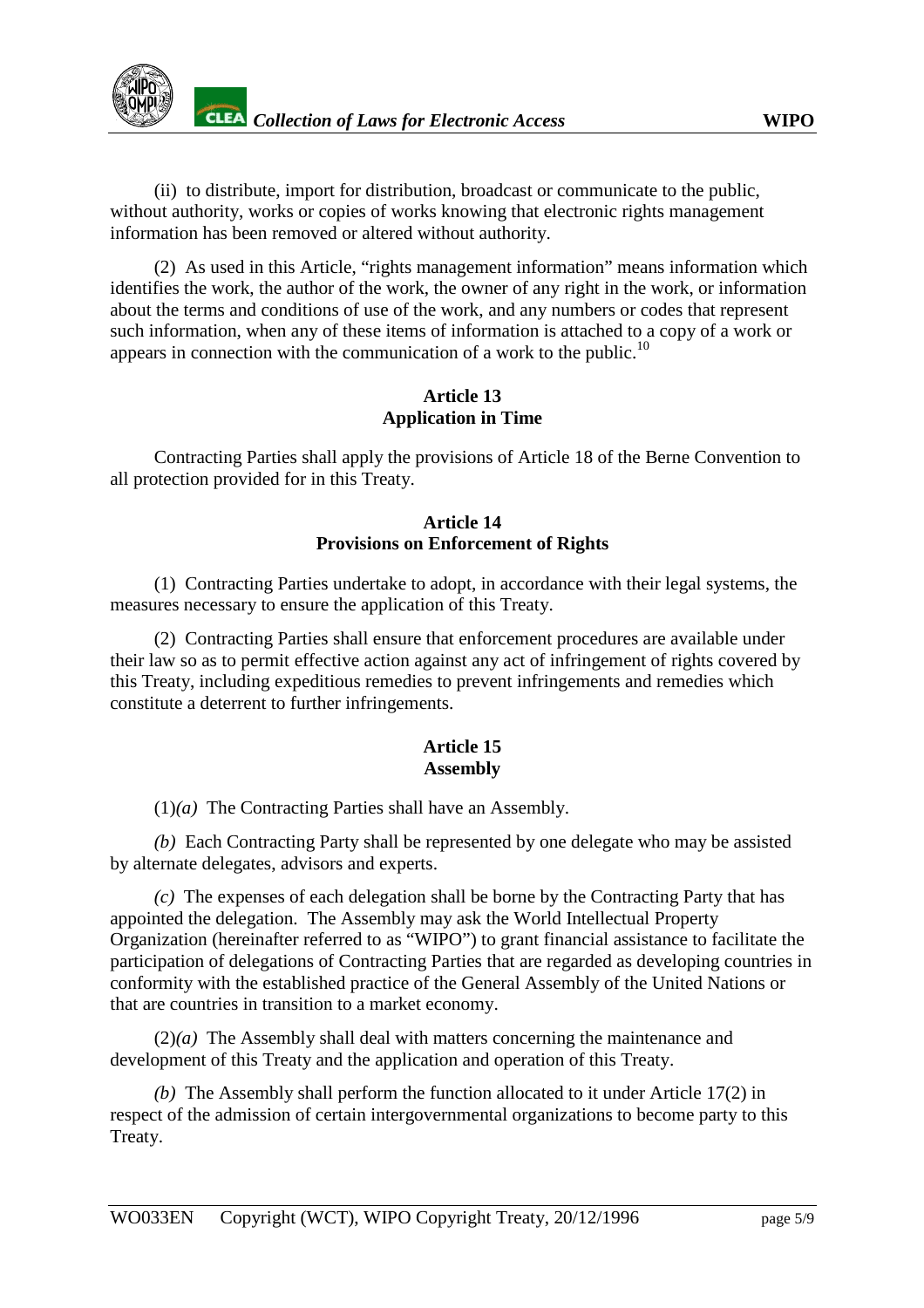

*(c)* The Assembly shall decide the convocation of any diplomatic conference for the revision of this Treaty and give the necessary instructions to the Director General of WIPO for the preparation of such diplomatic conference.

(3)*(a)* Each Contracting Party that is a State shall have one vote and shall vote only in its own name.

*(b)* Any Contracting Party that is an intergovernmental organization may participate in the vote, in place of its Member States, with a number of votes equal to the number of its Member States which are party to this Treaty. No such intergovernmental organization shall participate in the vote if any one of its Member States exercises its right to vote and *vice versa*.

(4) The Assembly shall meet in ordinary session once every two years upon convocation by the Director General of WIPO.

(5) The Assembly shall establish its own rules of procedure, including the convocation of extraordinary sessions, the requirements of a quorum and, subject to the provisions of this Treaty, the required majority for various kinds of decisions.

### **Article 16 International Bureau**

The International Bureau of WIPO shall perform the administrative tasks concerning the Treaty.

# **Article 17 Eligibility for Becoming Party to the Treaty**

(1) Any Member State of WIPO may become party to this Treaty.

(2) The Assembly may decide to admit any intergovernmental organization to become party to this Treaty which declares that it is competent in respect of, and has its own legislation binding on all its Member States on, matters covered by this Treaty and that it has been duly authorized, in accordance with its internal procedures, to become party to this Treaty.

(3) The European Community, having made the declaration referred to in the preceding paragraph in the Diplomatic Conference that has adopted this Treaty, may become party to this Treaty.

# **Article 18 Rights and Obligations under the Treaty**

Subject to any specific provisions to the contrary in this Treaty, each Contracting Party shall enjoy all of the rights and assume all of the obligations under this Treaty.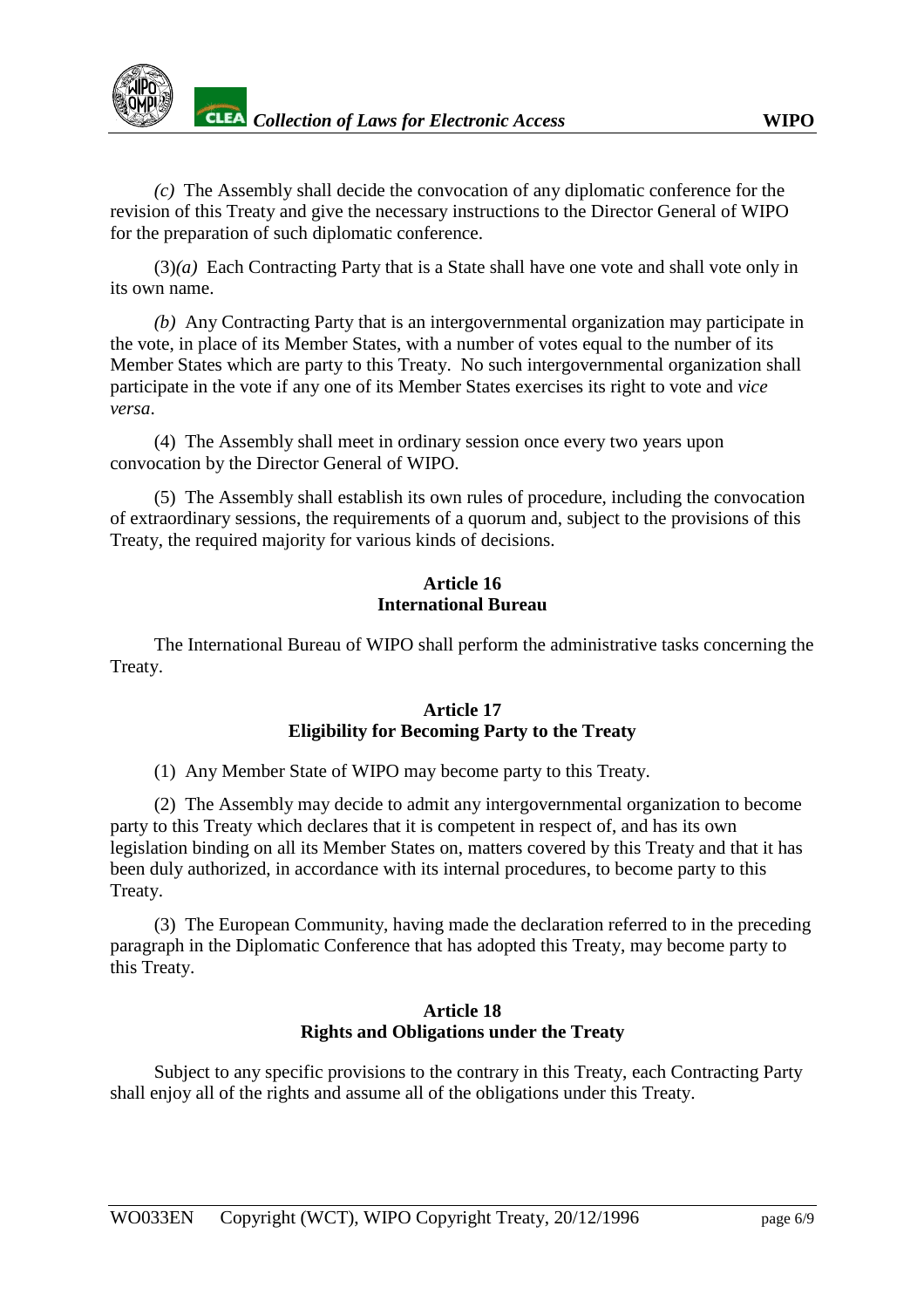

### **Article 19 Signature of the Treaty**

This Treaty shall be open for signature until December 31, 1997, by any Member State of WIPO and by the European Community.

# **Article 20 Entry into Force of the Treaty**

This Treaty shall enter into force three months after 30 instruments of ratification or accession by States have been deposited with the Director General of WIPO.

#### **Article 21 Effective Date of Becoming Party to the Treaty**

This Treaty shall bind:

(i) the 30 States referred to in Article 20, from the date on which this Treaty has entered into force;

(ii) each other State, from the expiration of three months from the date on which the State has deposited its instrument with the Director General of WIPO;

(iii) the European Community, from the expiration of three months after the deposit of its instrument of ratification or accession if such instrument has been deposited after the entry into force of this Treaty according to Article 20, or, three months after the entry into force of this Treaty if such instrument has been deposited before the entry into force of this Treaty;

(iv) any other intergovernmental organization that is admitted to become party to this Treaty, from the expiration of three months after the deposit of its instrument of accession.

#### **Article 22 No Reservations to the Treaty**

No reservation to this Treaty shall be admitted.

#### **Article 23 Denunciation of the Treaty**

This Treaty may be denounced by any Contracting Party by notification addressed to the Director General of WIPO. Any denunciation shall take effect one year from the date on which the Director General of WIPO received the notification.

# **Article 24 Languages of the Treaty**

(1) This Treaty is signed in a single original in English, Arabic, Chinese, French, Russian and Spanish languages, the versions in all these languages being equally authentic.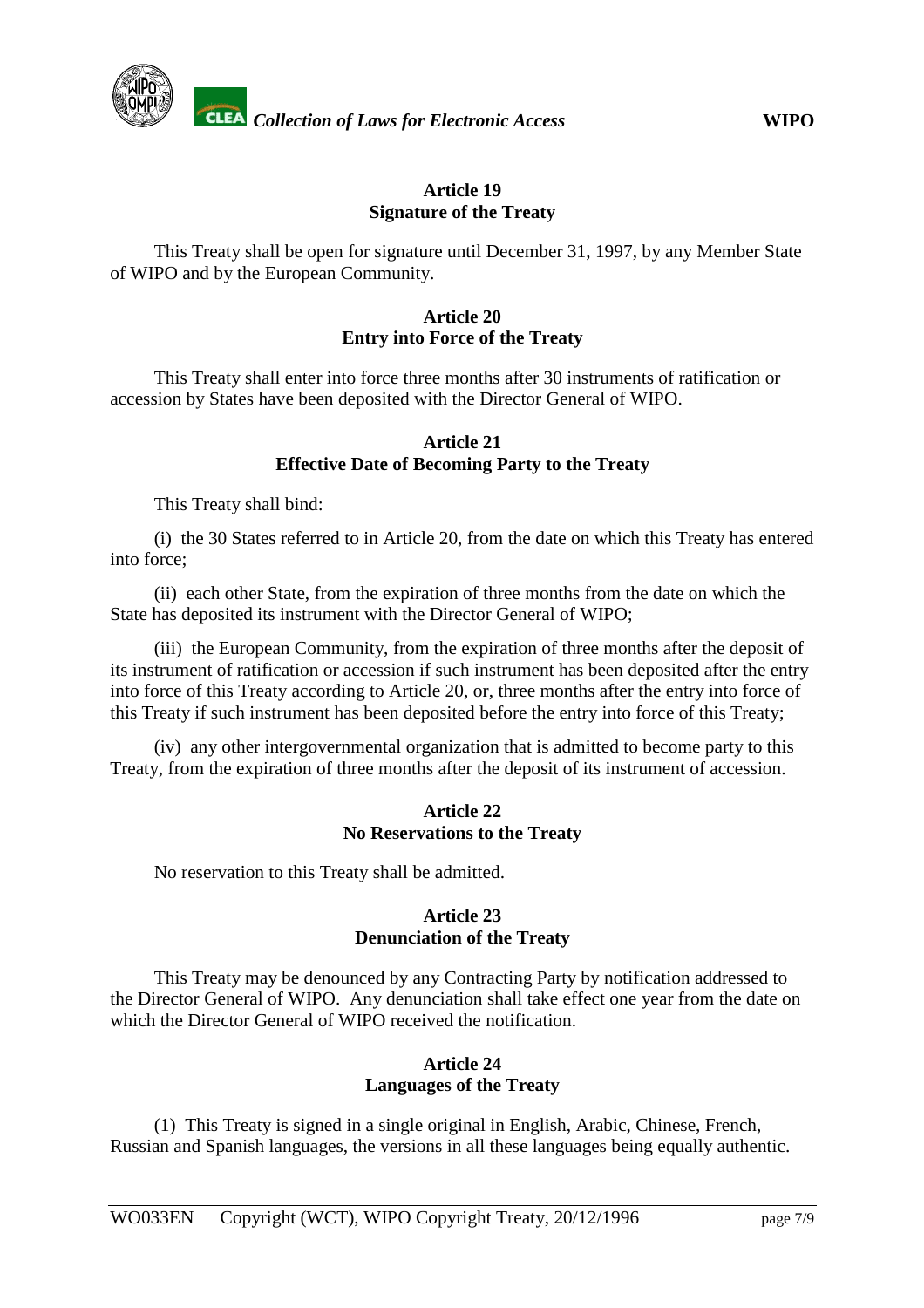

(2) An official text in any language other than those referred to in paragraph (1) shall be established by the Director General of WIPO on the request of an interested party, after consultation with all the interested parties. For the purposes of this paragraph, "interested party" means any Member State of WIPO whose official language, or one of whose official languages, is involved and the European Community, and any other intergovernmental organization that may become party to this Treaty, if one of its official languages is involved.

# **Article 25 Depositary**

The Director General of WIPO is the depositary of this Treaty.

\* *Entry into force:* March 6, 2002. *Source:* International Bureau of WIPO.

*Note:* The agreed statements of the Diplomatic Conference that adopted the Treaty (WIPO Diplomatic Conference on Certain Copyright and Neighboring Rights Questions) concerning certain provisions of the WCT are reproduced in endnotes below.

<sup>1</sup> *Agreed statement concerning Article 1(4):* The reproduction right, as set out in Article 9 of the Berne Convention, and the exceptions permitted thereunder, fully apply in the digital environment, in particular to the use of works in digital form. It is understood that the storage of a protected work in digital form in an electronic medium constitutes a reproduction within the meaning of Article 9 of the Berne Convention.

<sup>2</sup> *Agreed statement concerning Article 3:* It is understood that, in applying Article 3 of this Treaty, the expression "country of the Union" in Articles 2 to 6 of the Berne Convention will be read as if it were a reference to a Contracting Party to this Treaty, in the application of those Berne Articles in respect of protection provided for in this Treaty. It is also understood that the expression "country outside the Union" in those Articles in the Berne Convention will, in the same circumstances, be read as if it were a reference to a country that is not a Contracting Party to this Treaty, and that "this Convention" in Articles 2(8), 2*bis*(2), 3, 4 and 5 of the Berne Convention will be read as if it were a reference to the Berne Convention and this Treaty. Finally, it is understood that a reference in Articles 3 to 6 of the Berne Convention to a "national of one of the countries of the Union" will, when these Articles are applied to this Treaty, mean, in regard to an intergovernmental organization that is a Contracting Party to this Treaty, a national of one of the countries that is member of that organization.

<sup>3</sup> *Agreed statement concerning Article 4:* The scope of protection for computer programs under Article 4 of this Treaty, read with Article 2, is consistent with Article 2 of the Berne Convention and on a par with the relevant provisions of the TRIPS Agreement.

<sup>4</sup> *Agreed statement concerning Article* 5*:* The scope of protection for compilations of data (databases) under Article 5 of this Treaty, read with Article 2, is consistent with Article 2 of the Berne Convention and on a par with the relevant provisions of the TRIPS Agreement.

<sup>5</sup> *Agreed statement concerning Articles 6 and 7:* As used in these Articles, the expressions "copies" and "original and copies," being subject to the right of distribution and the right of rental under the said Articles, refer exclusively to fixed copies that can be put into circulation as tangible objects.

<sup>6</sup> *Agreed statement concerning Articles 6 and 7:* As used in these Articles, the expressions "copies" and "original and copies," being subject to the right of distribution and the right of rental under the said Articles, refer exclusively to fixed copies that can be put into circulation as tangible objects.

<sup>7</sup> *Agreed statement concerning Article 7:* It is understood that the obligation under Article 7(1) does not require a Contracting Party to provide an exclusive right of commercial rental to authors who, under that Contracting Party's law, are not granted rights in respect of phonograms. It is understood that this obligation is consistent with Article 14(4) of the TRIPS Agreement.